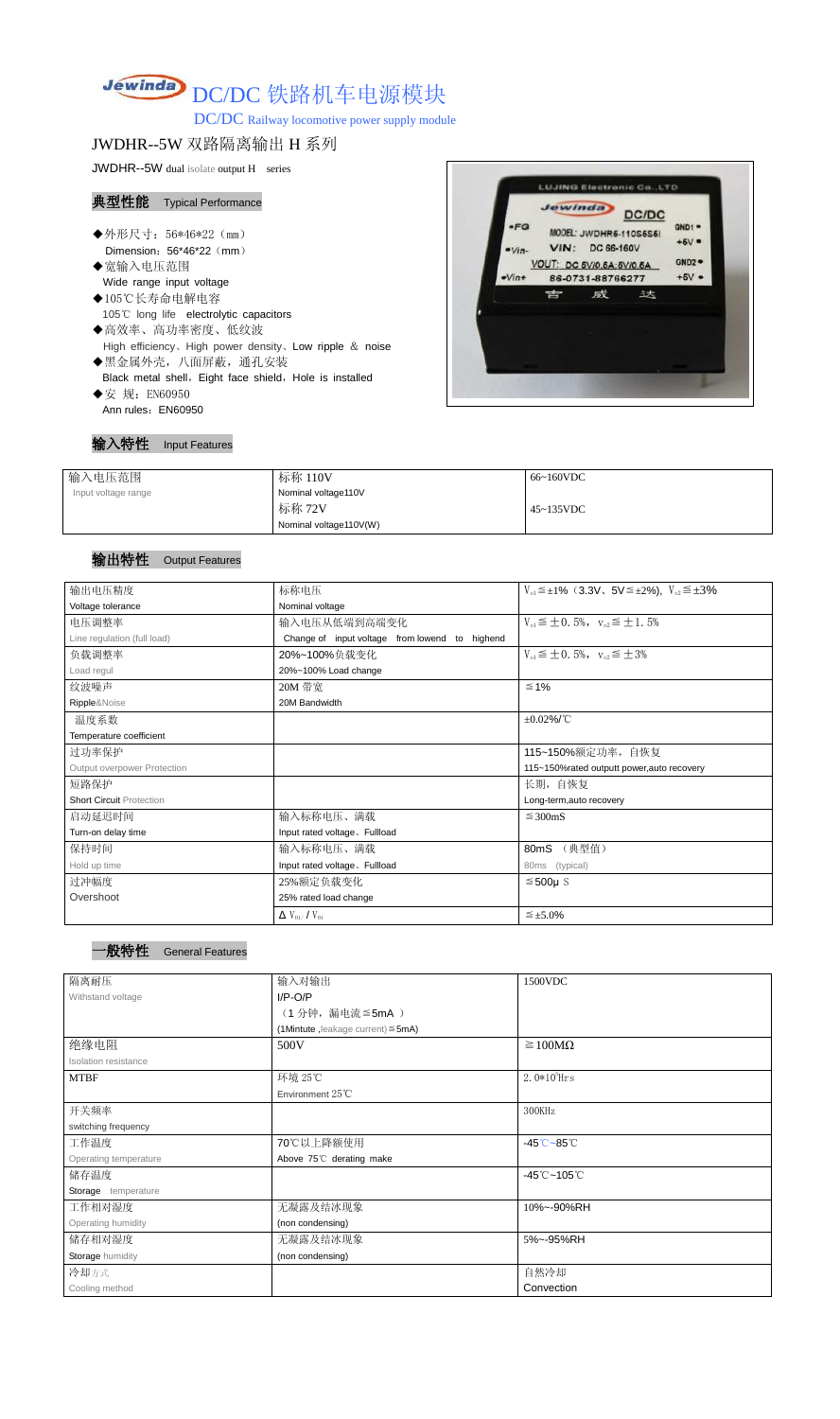



| 品型号<br>产              | 输入电压<br>Input voltage | 输出电压<br>Output voltage | 输出电流<br>Output current | 输出电压精度<br>Output voltage | 纹波噪声<br>R&N                   | 最大容性负载<br>Capacitive load | 效率         |
|-----------------------|-----------------------|------------------------|------------------------|--------------------------|-------------------------------|---------------------------|------------|
| Model No.             | $V_{in}$              | V <sub>O</sub>         | $I_{\rm O}$            | tolerance                | $V$ $\mathrm{(p\text{-}p)mV}$ | maximum                   | Efficiency |
|                       |                       | $+5V$                  | $0.05 - 0.50A$         | $\pm 2\%$                | 80                            | $470 \,\mathrm{\upmu F}$  |            |
| JWDHR5-110S5S5I       |                       | $+5V$                  | $0.05 - 0.50A$         | $\pm 5\%$                | 80                            | $470 \,\mathrm{\upmu F}$  | 76%        |
|                       |                       | $+5V$                  | $0.05 - 0.50A$         | $\pm 2\%$                | 80                            | 470 µF                    |            |
| JWDHR5-110S5S12I      |                       | $+12V$                 | $0.02 - 0.21A$         | $\pm 3\%$                | 100                           | $110 \,\mathrm{\upmu F}$  | 77%        |
|                       |                       | $+5V$                  | $0.05 - 0.50A$         | $\pm 2\%$                | 80                            | $470 \,\mathrm{\upmu F}$  |            |
| JWDHR5-110S5S15I      |                       | $+15V$                 | $0.01 - 0.17A$         | $\pm 3\%$                | 120                           | $75 \,\mathrm{\upmu F}$   | 77%        |
|                       |                       | $+5V$                  | $0.05 - 0.50A$         | $\pm 2\%$                | 80                            | $470 \,\mathrm{\upmu F}$  |            |
| JWDHR5-110S5S24I      | 66~160V               | $+24V$                 | $0.01 - 0.11A$         | $\pm 3\%$                | 150                           | $50 \,\mathrm{\upmu F}$   | 78%        |
|                       |                       | $+12V$                 | $0.03 - 0.33A$         | $\pm 2\%$                | 100                           | $330 \,\mathrm{\upmu F}$  |            |
| JWDHR5-110S12S5I      |                       | $+5V$                  | $0.02 - 0.20A$         | $\pm 3\%$                | 80                            | $110 \,\mathrm{\upmu F}$  | 78%        |
|                       |                       | $+12V$                 | $0.03 - 0.30A$         | $\pm 1\%$                | 100                           | $330 \,\mathrm{\upmu F}$  |            |
| JWDHR5-110S12S12I     |                       | $+12V$                 | $0.01 - 0.12A$         | $\pm 3\%$                | 100                           | $50 \mu F$                | 80%        |
|                       |                       | $+12V$                 | $0.03 - 0.30A$         | $\pm 1\%$                | 100                           | 330 µF                    | 81%        |
| JWDHR5-110S12S15I     |                       | $+15V$                 | $0.01 - 0.10A$         | $\pm 3\%$                | 120                           | $50 \,\mathrm{\upmu F}$   |            |
|                       |                       | $+12V$                 | $0.02 - 0.20A$         | $\pm 1\%$                | 100                           | $110 \mu F$               |            |
| JWDHR5-110S12S24I     |                       | $+24V$                 | $0.01 - 0.10A$         | $\pm 3\%$                | 150                           | $50 \,\mathrm{\upmu F}$   | 82%        |
|                       | $45 - 135V$           | $+5V$                  | $0.05 - 0.50A$         | $\pm 2\%$                | 80                            | $470 \,\mathrm{\upmu F}$  |            |
| <b>JWDHR5-72S5S5I</b> |                       | $+5V$                  | $0.05 - 0.50A$         | $\pm$ 5%                 | 80                            | $470 \,\mathrm{\upmu F}$  | 76%        |
|                       |                       | $+5V$                  | $0.05 - 0.50A$         | $\pm 2\%$                | 80                            | $470 \,\mathrm{\upmu F}$  |            |
| JWDHR5-72S5S12I       |                       | $+12V$                 | $0.02 - 0.21A$         | $\pm 3\%$                | 100                           | $110 \mu F$               | 77%        |
|                       |                       | $+5V$                  | $0.05 - 0.50A$         | $\pm 2\%$                | 80                            | $470 \,\mathrm{\upmu F}$  | 77%        |
| JWDHR5-72S5S15I       |                       | $+15V$                 | $0.01 - 0.17A$         | $\pm 3\%$                | 120                           | $75 \mu F$                |            |
|                       |                       | $+5V$                  | $0.05 - 0.50A$         | $\pm 2\%$                | 80                            | $470 \,\mathrm{\upmu F}$  | 78%        |
| JWDHR5-72S5S24I       |                       | $+24V$                 | $0.01 - 0.11A$         | $\pm 3\%$                | 150                           | $50 \,\mathrm{\upmu F}$   |            |
|                       |                       | $+12V$                 | $0.03 - 0.33A$         | $\pm 2\%$                | 100                           | $330 \,\mathrm{\upmu F}$  | 78%        |
| JWDHR5-72S12S5I       |                       | $+5V$                  | $0.02 - 0.20A$         | $\pm 3\%$                | 80                            | $110 \mu F$               |            |
| JWDHR5-72S12S12I      |                       | $+12V$                 | $0.03 - 0.30A$         | $\pm 1\%$                | 100                           | $330 \,\mathrm{\upmu F}$  |            |
|                       |                       | $+12V$                 | $0.01 - 0.12A$         | $\pm 3\%$                | 100                           | $50 \mu F$                | 80%        |
| JWDHR5-72S12S15I      |                       | $+12V$                 | $0.03 - 0.30A$         | $\pm 1\%$                | 100                           | $330 \,\mathrm{\upmu F}$  | 81%        |
|                       |                       | $+15V$                 | $0.01 - 0.10A$         | $\pm 3\%$                | 120                           | $50 \mu F$                |            |
|                       |                       | $+12V$                 | $0.02 - 0.20A$         | $\pm 1\%$                | 100                           | $110 \,\mathrm{\upmu F}$  | 82%        |
| JWDHR5-72S12S24I      |                       | $+24V$                 | $0.01 - 0.10A$         | $\pm 3\%$                | 150                           | $50 \mu F$                |            |

注:因篇幅有限,以上只是部分产品列表,若需列表以外产品,请与本公司销售部联系。 输出纹波噪声(峰-峰值)的测量,请参照模块测试说明中介绍的方法进行。

Note:Due to space limitations ,the above list is only for some products, If other than a list of products, please contact the Company's sales department.

Output ripple noise measurement (peak - peak), please refer to the module test notes method is introduced.